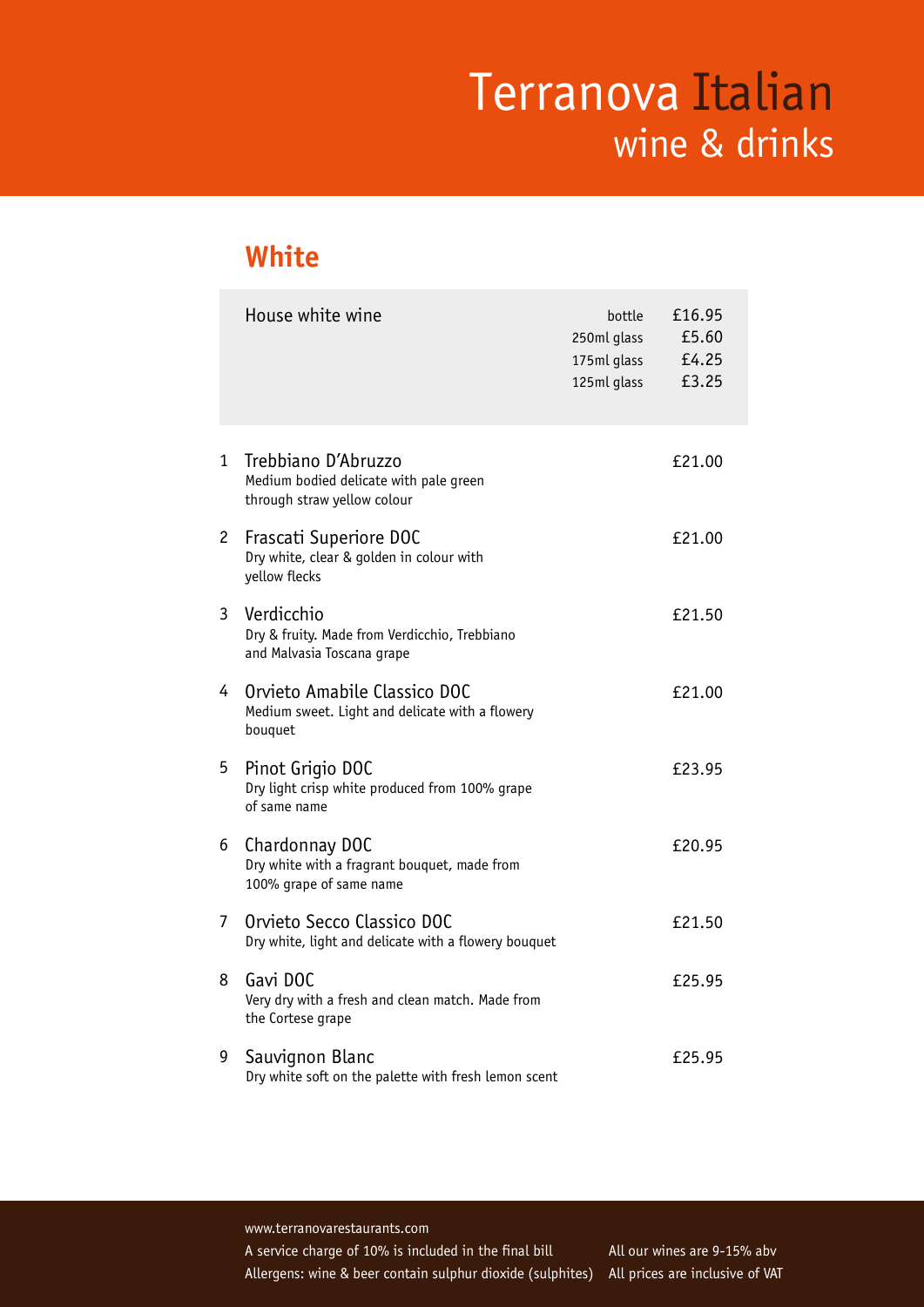#### **Red**

| House red wine                                                                                                                              | bottle<br>250ml glass<br>175ml glass<br>125ml glass | £16.95<br>£5.60<br>£4.25<br>£3.25 |
|---------------------------------------------------------------------------------------------------------------------------------------------|-----------------------------------------------------|-----------------------------------|
| 10 Montepulciano D'Abruzzo<br>Mature red with a rich full nose                                                                              |                                                     | £21.00                            |
| 11 Chianti DOC<br>Medium red. Superior Chianti from the heart<br>of the region                                                              |                                                     | £21.50                            |
| 12 Chianti Classico<br>Full-bodied red. A very refined wine made with<br>Sangiovese grape                                                   |                                                     | £29.95                            |
| 13 Vino Nobile Di Montepulciano<br>Fine intense red, matured in oak for at least two years                                                  |                                                     | £34.95                            |
| 14 Bardolino Classico DOC<br>Light body elegant red with clear ruby colour                                                                  |                                                     | £18.95                            |
| 15 Toscana Sangiovese 'Sir Passo'<br>Ruby red with purple reflections, it has a delicate fruity<br>aroma reminiscent of the iris and violet |                                                     | £27.95                            |
| 16 Barolo DOCG<br>Full & velvety. Produced from Nebbiolo grape and<br>aged for at least three years                                         |                                                     | £43.95                            |
| 17 Cabernet Sauvignon<br>Full-bodied red. Produced in Trentino, a fresh and<br>deep flavour                                                 |                                                     | £21.00                            |
| 18 Barbera D'Asti DOC<br>Dry, lightly tannic, lively red. A speciality from<br>Piedmont region                                              |                                                     | £26.95                            |

www.terranovarestaurants.com

Allergens: wine & beer contain sulphur dioxide (sulphites) All prices are inclusive of VAT A service charge of 10% is included in the final bill All our wines are 9-15% abv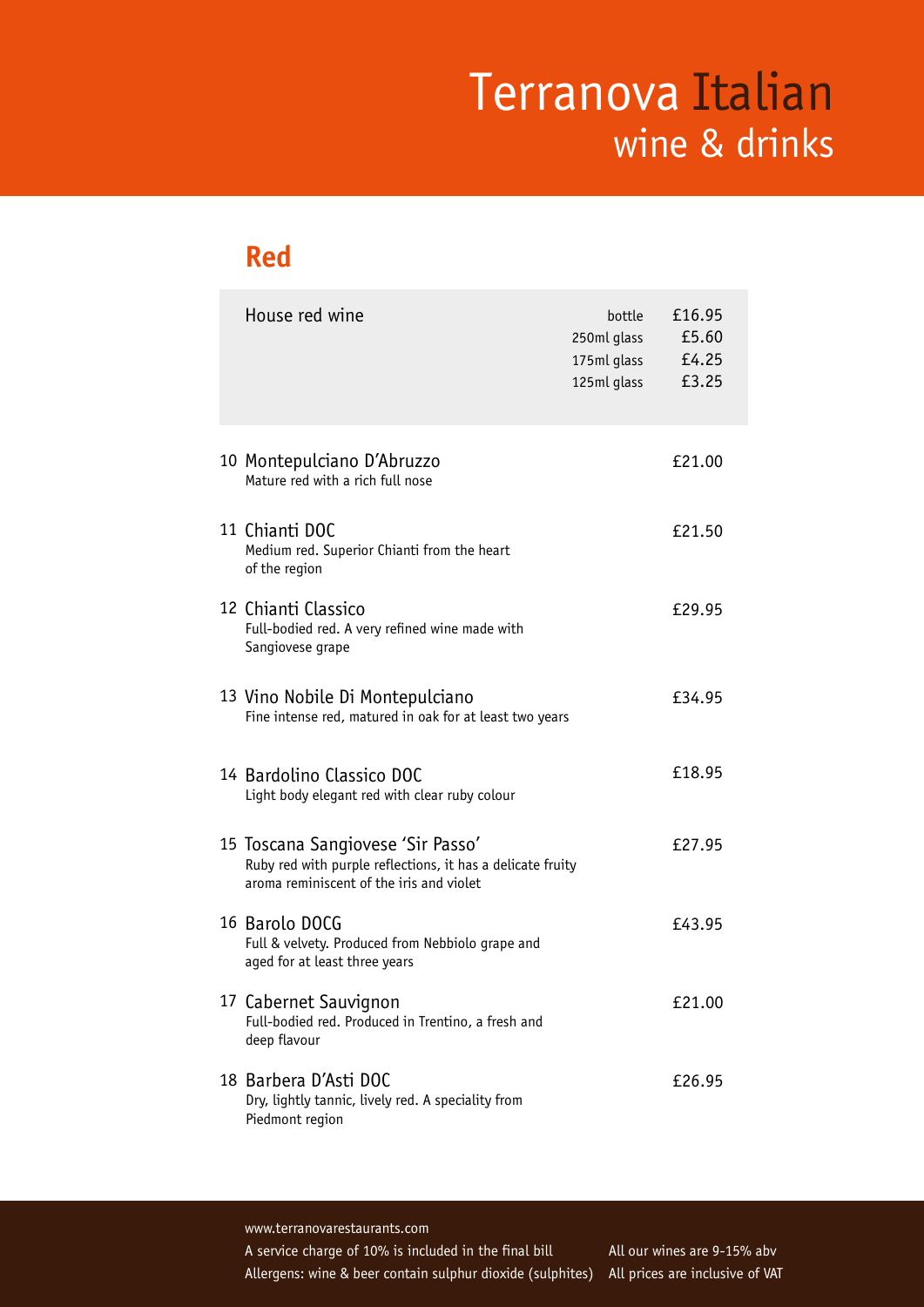### **selection of our speciality wines**

### **Red**

| White<br>$20 \text{ C} \cdot \frac{1}{2}$ Del Cemune Di Cevi                                             | car ar |
|----------------------------------------------------------------------------------------------------------|--------|
| 29 Primitivo<br>A big rich wine; touches of liquorice on the nose with<br>a balanced texture and ripness | £24.95 |
| 28 Brunello Di Montalcino<br>A classic wine, powerful with defined compact fruit and<br>a silken finish  | £56.95 |
| 27 Amarone<br>A muscular wine with tones of damsons and herbs                                            | £54.95 |

| 30 Gavi Del Comune Di Gavi                         | £35.95 |
|----------------------------------------------------|--------|
| A lively citrusy nose is matched with full rounded |        |
| flavour                                            |        |

www.terranovarestaurants.com Allergens: wine & beer contain sulphur dioxide (sulphites) All prices are inclusive of VAT A service charge of 10% is included in the final bill All our wines are 9-15% abv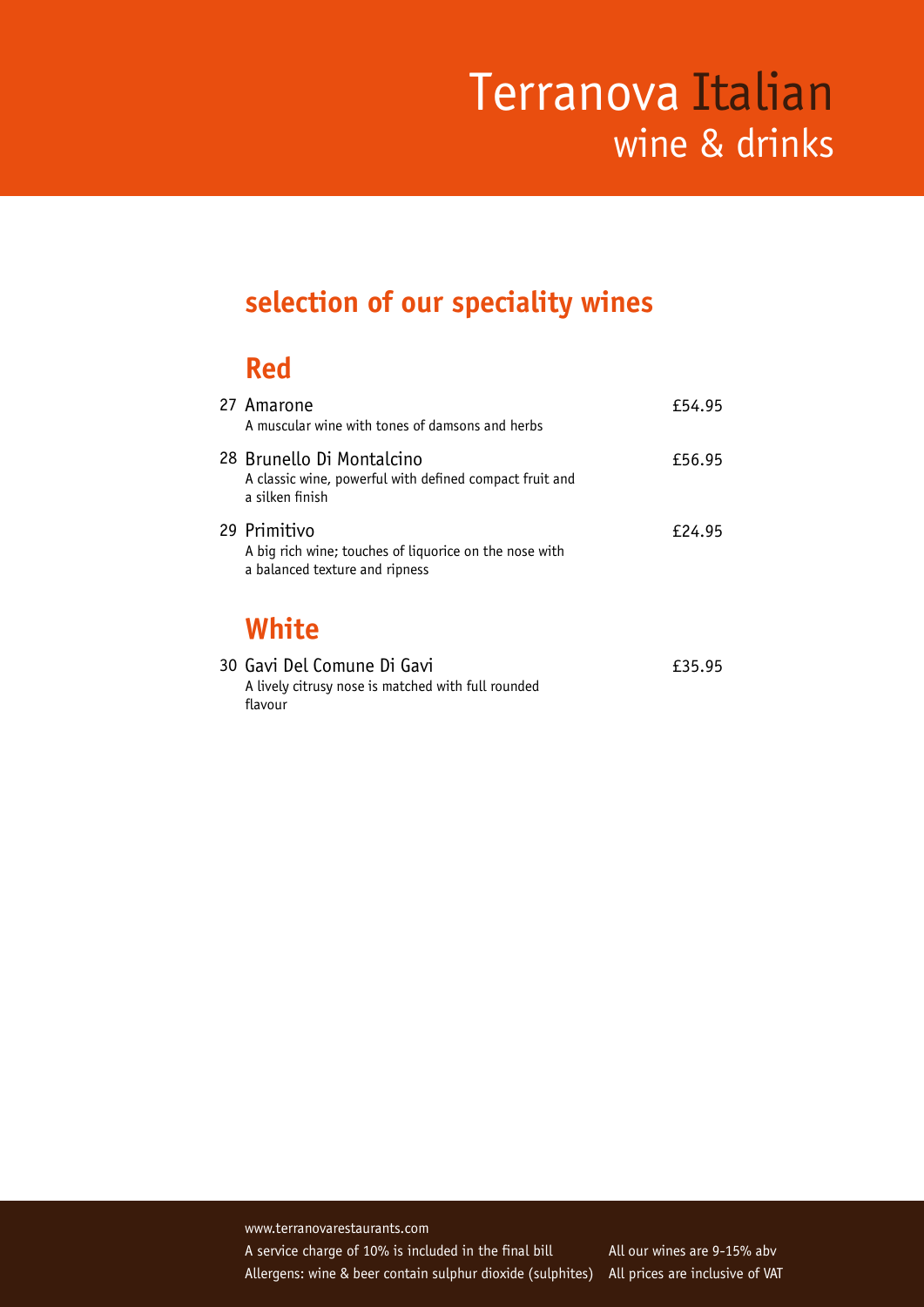### **wine by the glass**

| House red and white                                                            | 125ml/£3.25 175ml/£4.25 250ml/£5.60 |  |
|--------------------------------------------------------------------------------|-------------------------------------|--|
|                                                                                |                                     |  |
| Frascati Superiore<br>Dry white, clear & golden in colour with yellow flecks   | 125ml/£3.50 175ml/£4.95 250ml/£6.50 |  |
| Pinot Grigio<br>Dry light crisp white produced from 100% grape<br>of same name | 125ml/£4.25 175ml/£6.45 250ml/£8.75 |  |
| Bardolino Classico<br>Light body elegant red with clear ruby colour            | 125ml/£3.50 175ml/£4.95 250ml/£6.50 |  |
| Chianti<br>Medium red. Superior Chianti from the heart<br>of the region        | 125ml/£3.65 175ml/£5.25 250ml/£6.75 |  |
| Rosatello<br>A clear pink colour, dry, and light in flavour                    | 125ml/£3.65 175ml/£5.25 250ml/£6.75 |  |

Prosecco A variety of white grape grown in the Veneto region

flute £6.95

www.terranovarestaurants.com Allergens: wine & beer contain sulphur dioxide (sulphites) All prices are inclusive of VAT A service charge of 10% is included in the final bill All our wines are 9-15% abv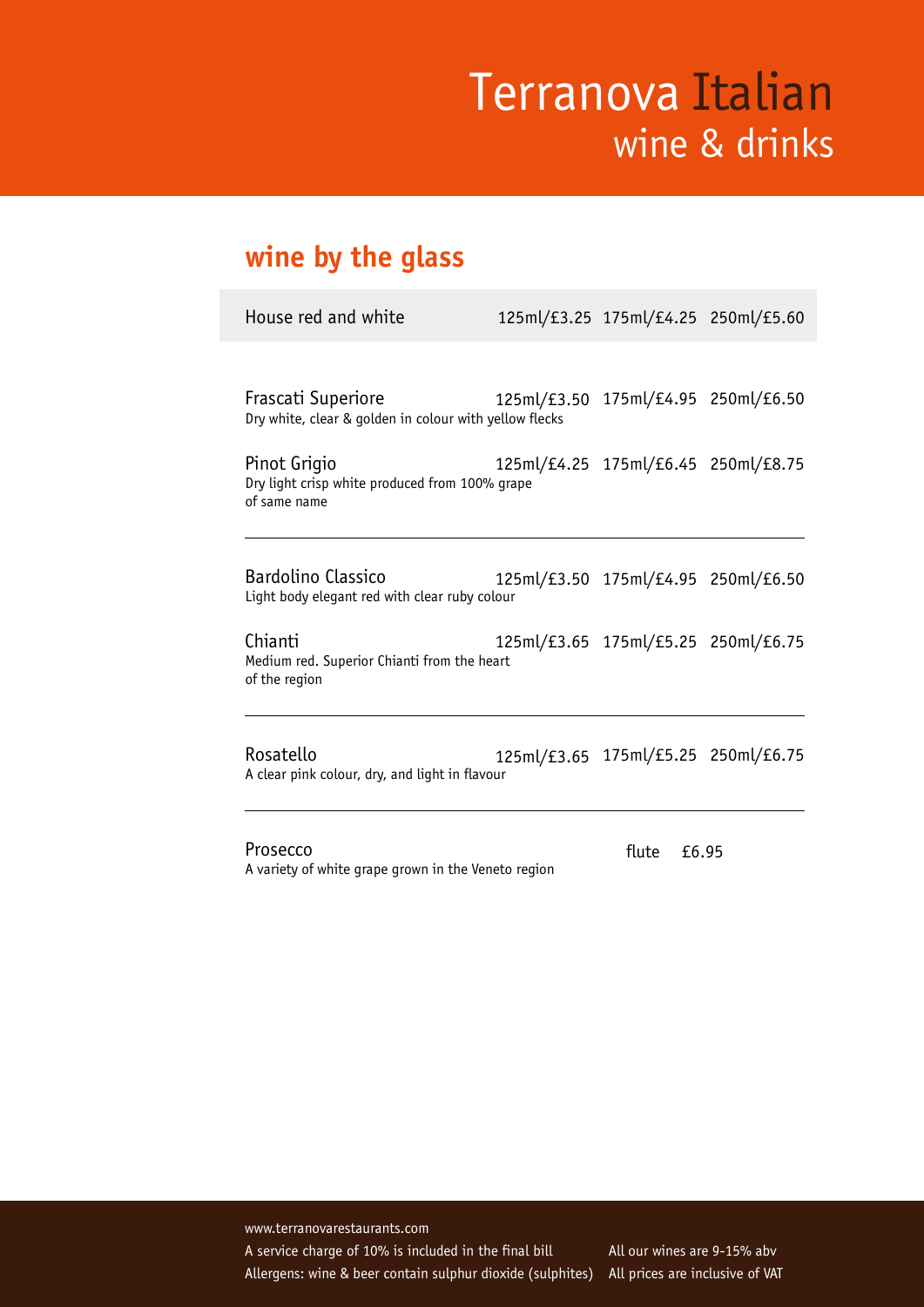#### **Rose**

| 19 Rosatello<br>A clear pink colour, dry, and light in flavour                                                    | £23.90 |
|-------------------------------------------------------------------------------------------------------------------|--------|
| <b>Champagne</b>                                                                                                  |        |
| 20 House Champagne<br>Dry fruity flavour and excellent value                                                      | £38.95 |
| 21 Bollinger<br>Smooth and light with a refreshing fragrance                                                      | £81.00 |
| 22 Veuve Clicquot<br>Famously named after Madame Clicquot who invented<br>'roumage' or the turning of the bottles | £74.00 |
| 23 Laurent Perrier-Rose'<br>Dry and fruity, with a blushing pink colour                                           | £91.00 |
| Cacadalóna                                                                                                        |        |

#### **Sparkling** 24 Asti Spumante **E23.95** White sparkling wine from the Asti district in Piedmont

| 25 Prosecco<br>A variety of white grape grown in the Veneto region | £24.95 |
|--------------------------------------------------------------------|--------|
| 26 Prosecco Rose<br>Clear pink, fashionably dry & light in flavour | £25.95 |

www.terranovarestaurants.com A service charge of 10% is included in the final bill All our wines are 9-15% abv Allergens: wine & beer contain sulphur dioxide (sulphites)

All prices are inclusive of VAT